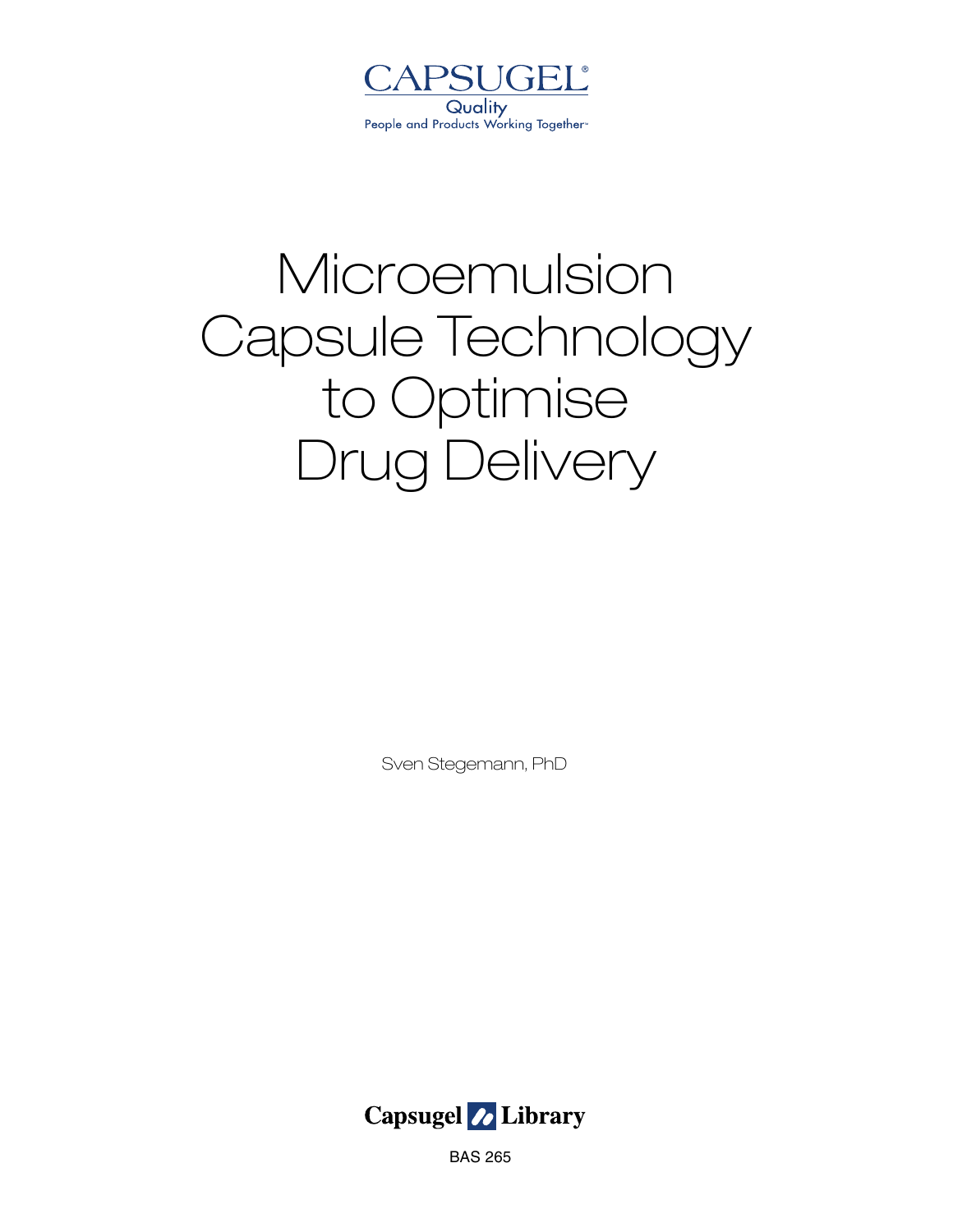Reprinted with permission from Pharmaceutical Manufacturing and Packing Sources, Summer 2003 edition, page 45-49

While it seems that a new drug launch draws all the attention to the specific drug substance, it is clear that the authorities only approve a drug product which contains more than just the specific drug substance alone. In reality, the drug product is a combination of the drug, a formulation of functional excipients and their processing. The formulation and processing is critical for the pharmacokinetic profile of the drug substance in vivo, which is part of its efficacy and safety. The optimal efficacy and safety is dependent on the drug concentration at the receptor site, the input rate and the duration of receptor interaction. In a recent draft guideline the FDA addresses the need to evaluate the pharmacokineticpharmacodynamic correlation to develop the optimal drug delivery system in terms of maximised efficacy and safety profile for the drug substance<sup>1</sup>.

According to the Biopharmaceutics Drug Classification (BCS), drugs are classified according to their aqueous solubility and membrane permeability<sup>2</sup>. Drugs with poor solubility but high permeability are classified as 'Class 2' compounds. Their oral bioavailability can be expected to be dependent on the solubilisation kinetic in the gastric juice of the GI tract.

A formulation for a 'Class 2' drug will focus on solubility enhancement or solubilisation to improve the bioavailability and pharmacokinetic profile. Many different technologies have been proposed, especially particle size reduction to the nanometer range and solid dispersions. About a decade ago, selfemulsifying drug delivery systems (DDS) entered into the pharmaceutical development scene as a potential technology to enhance oral bioavailability.

The basic concept of self-emulsifying DDS is to deliver the drug in solution to the site of absorption or to protect the drug from being substantially metabolised in the gastro-intestinal tract or the gut membrane.

#### Self-Emulsifying Drug Delivery Systems

Self-emulsifying DDS are isotropic pre-concentrates that spontaneously form a fine oil in water emulsions in an aqueous environment under gentle agitation. With a droplet size of less than 100µm, microemulsions form thermodynamically stable translucent, clear solutions. These self-emulsifying preconcentrates consist of three to five components that might be lipophilic, amphiphilic or hydrophilic in nature. Each excipient provides a certain functionality to the self-emulsifying DDS and is mainly classified as a solvent, surfactant or cosurfactant. Selecting the excipients with the best characteristics for the specific compound as well as for optimal performance in combination with other excipients, is a key challenge in the development of a self-emulsifying drug delivery system.

The first marketed pharmaceutical product formulated as a selfemulsifying DDS was Cyclosporin A, introduced as Neoral™ in Europe (1994) and the US (1995). The challenge for Cyclosporin A was its pre-systemic metabolism and absolute bioavailability of 10-60 per cent. Moreover, Cyclosporin A has a very narrow therapeutic range and requires different blood concentrations for each specific organ transplantation (for example 250-350µg/L for a liver transplant and 80- 120 $\mu$ g/L for a kidney transplant)<sup>3</sup>.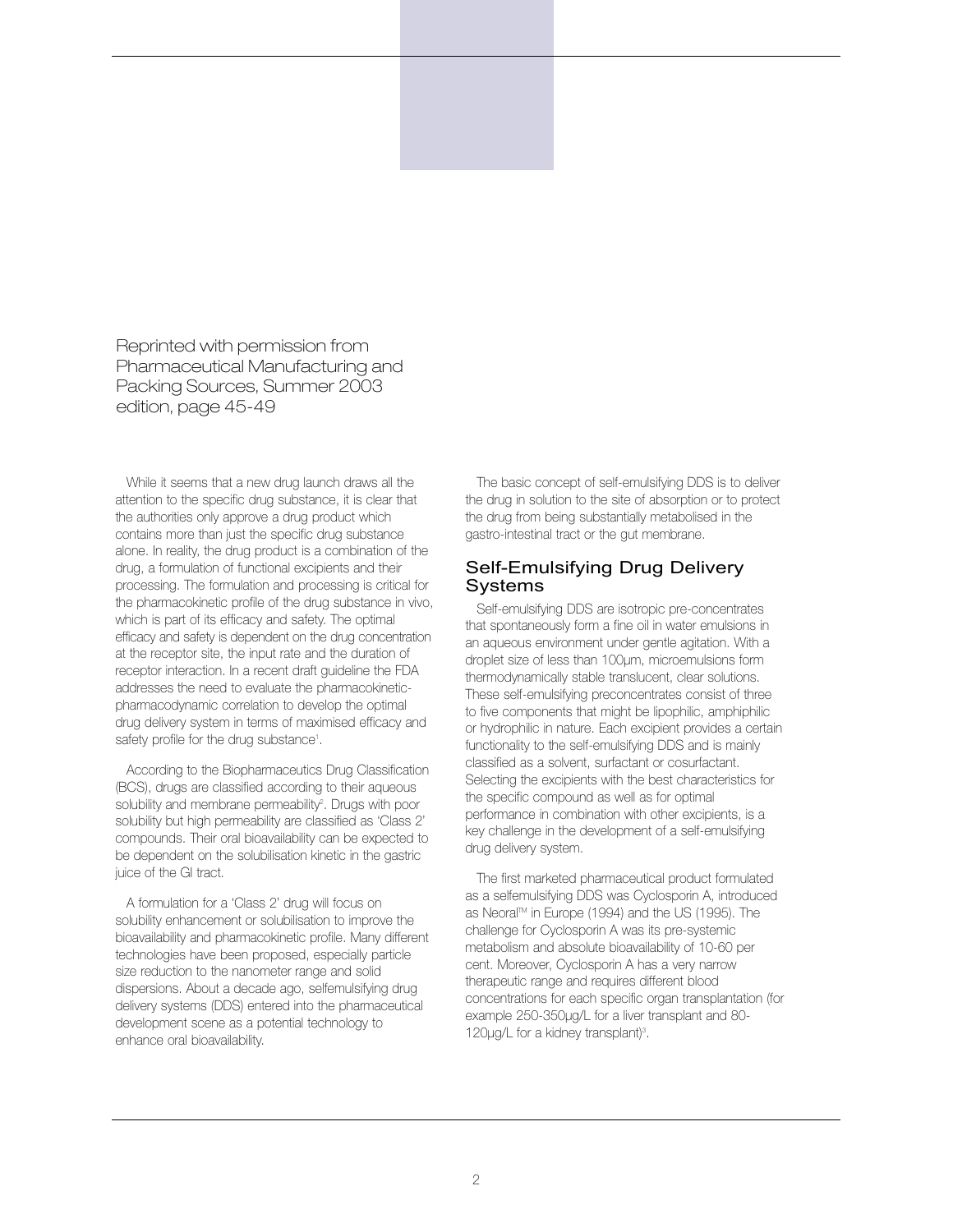



The original market formulation of Cyclosporin (Sandimmun<sup>™</sup>), launched in 1981 in Europe, was composed of corn oil, dehydrated ethanol and polyglycolzed glycerides (Labrafil M, 1944), which form a coarse emulsion in water. Even if the achieved bioavailability was acceptable, the major issue remained the high inter- and intra-subject variability of 20-60 per cent of this formulation.

The second generation formulation generation of Cyclosporin A (Neoral™) is a composition of a hydrophilic solvent, a hydrophobic solvent and a surfactant, which forms a micro-emulsion with a droplet size of less than 100nm in gastric fluid. As reviewed by Friman &

Bäckman, several clinical studies confirmed that the Neoral formulation significantly increases absorption, which was reflected in the increased Cmax and AUC, while the tmax decreased<sup>s</sup>. One of the major results of this formulation optimisation led to the desirable dose reduction (see Figure 1 and 2). A dose of 180mg was found to be bioequivalent to the original dose of 300mg.

In addition to the dose reduction, the safety profile could be increased substantially. With the original formulation the high inter- and intra-subject variability led to unpredictable plasma concentration. With its narrow therapeutic range between the minimal effective concentration and the toxic side effect concentration, this improvement was critical to maintain the drug concentration in the therapeutic range and avoid undesirable side effects based on high and low plasma levels<sup>4</sup>.

Another important advantage of the new microemulsion formulation Neoral™ for drug delivery is its bile salt independent absorption. Sandimmun™ was absorbed after pre-digestion of the coarse emulsion by the bile salts. And as demonstrated by Kovarik et al and Freeman et al<sup>4,5</sup> this led to serious issues for patients with fresh liver transplants as their bile salt flow was interrupted after the transplantation. In this patient population the absorption of Cyclosporin A from Sandimmun™) was insufficient, while the mircoemulsion formulation (Neoral™) was absorbed independently from the bile salts to give the expected plasma concentrations<sup>5</sup>.

#### Self-Emulsifying DDS as a Solid Oral Dosage Form

The solid oral dosage form is known to be the preferred dosage form for patient preference and compliance reasons. Patient compliance is initially judged by ease of application and will then be judged by disease relief and the absence of undesirable side effects later on in the treatment. However, patient compliance is still underestimated as a factor for a successful therapy. If the patient does not feel comfortable with the therapy and becomes incompliant, the drug product will be judged by the physicians as not being effective enough. By improving the efficacy and reducing the side effect profile, the drug delivery system and the final dosage form play a crucial role for compliance.

As described above, self-emulsifying DDS are preconcentrates of excipients that are liquid or semi-solid in nature. It is obvious that traditional tablet technologies cannot be used for this type of formulation. In contrast,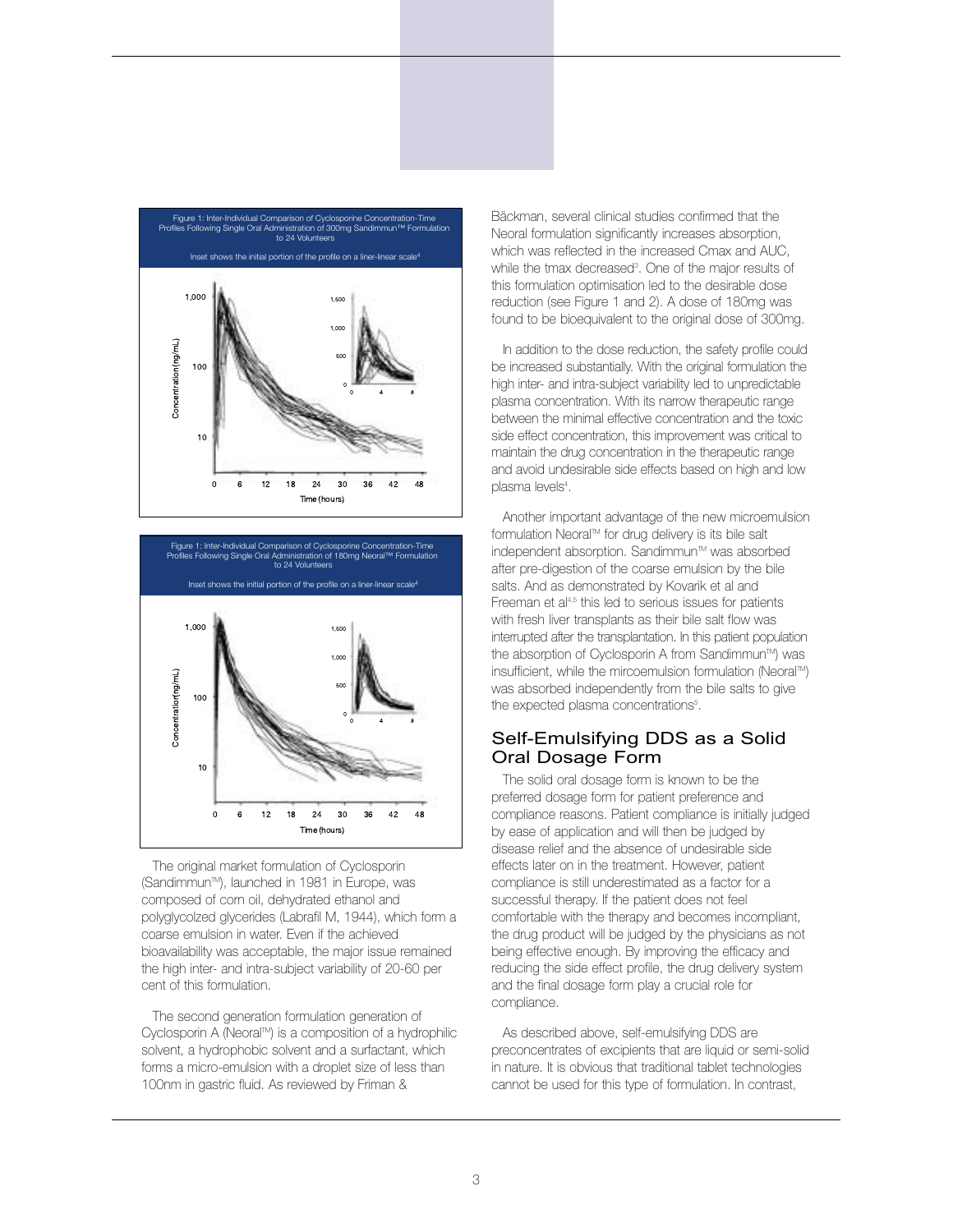capsules – either soft or two piece capsules – serve as simple 'containers' that can be filled with liquid and semisolid systems. Capsules are known as a well recognised dosage form that is easy to swallow, and dissolves rapidly in the stomach to deliver the content. Another capsule feature is the possibility of various mono- and bicolour options that support the identification of the product. Especially for elderly and multi-drug treated patients, identification and differentiation of the product achieved by coloration is important for their compliance<sup>6-8</sup>. Even patients with moderate Alzheimer's disease substantially gain from coloration<sup>9</sup>.

In contrast to other DDS, especially for bioenhancement, the liquid formulation and filling technology is an easy scalable process. Excipients and drugs are mixed in a liquid stage, either at ambient temperature or under gentle heating. These liquid solutions are filled directly into soft or two piece capsules without any additional processing.

The differences between soft and two piece capsules lie in the composition of the shell and in the production process. Two piece capsules consist of virtually pure gelatine, while the soft capsules are made of gelatine and approximately 20 to 30 per cent of plasticisers in the form of glycerol or sorbitol. The plasticiser increases the hydrophilicity of the shell, making soft capsules suitable for filling with hydrophilic liquid formulation that may not always be compatible with standard two piece capsules. On the other hand, two piece capsules can be filled at a higher temperature making them more suitable for semisolid formulations. Due to the differences between soft and two piece capsules, the two technologies can be considered complementary to each other, as each offers unique capabilities. In essence, the chosen capsule technology is not likely to present a technical obstacle to the successful development of a microemulsion formulation.

Another difference between soft and two piece capsules is their manufacturing process. With soft capsules the shell formation, filling and sealing is performed in one step. As the shell has a high moisture content in the beginning stage during filling, the capsules are dried down after the manufacturing for a period of several days to weeks. Two piece capsules are premanufactured shells that are delivered in a pre-closed position. These empty shells are rectified, opened, filled and closed on the common capsule filling machine. A significant disadvantage for unsealed two piece capsules is their tendency to leak at the join between body and cap when filled with liquids. A new hydroalcoholic fusion technology has been developed Capsugel and implemented in pharmaceutical manufacturing in recent years that refers the described 'sealing' in the USP capsules monograph.

For large scale sealing of filled two piece capsules the Liquid Encapsulation by MicroSpary (LEMS 30) equipment is available. The LEMS is a standalone sealing machine that can seal 30,000 liquid filled capsules per hour coming online from a filling machine or are fed from a bulk hopper (see Figure 3).



**Figure 3:** LEMS 30 Machine for Sealing Two Piece Capsules after Filling and Closing

Due to the differences in the manufacturing process soft capsule manufacturing is mainly outsourced to specialised contract manufacturers, while the two piece capsule filling and sealing can be established in-house using common preparation and capsule filling equipment.

#### Development of Microemulsion DDS

The pharmaceutical industry today focuses their inhouse development efforts on their core capabilities. Specific technologies required for a certain period in drug discovery or a certain drug in formulation development are subject to be out-licensed to a specialised company. The development of a microemulsion DDS often requires specific expertise that today is not within most of the pharmaceutical development departments.

To be successful in selecting and co-operating with an outside contractor, different aspects need to be considered. The contractor must have substantial expertise in the development of microemulsion formulation combined with reliability, trust and a win-win partnership deal. A good partner will therefore offer a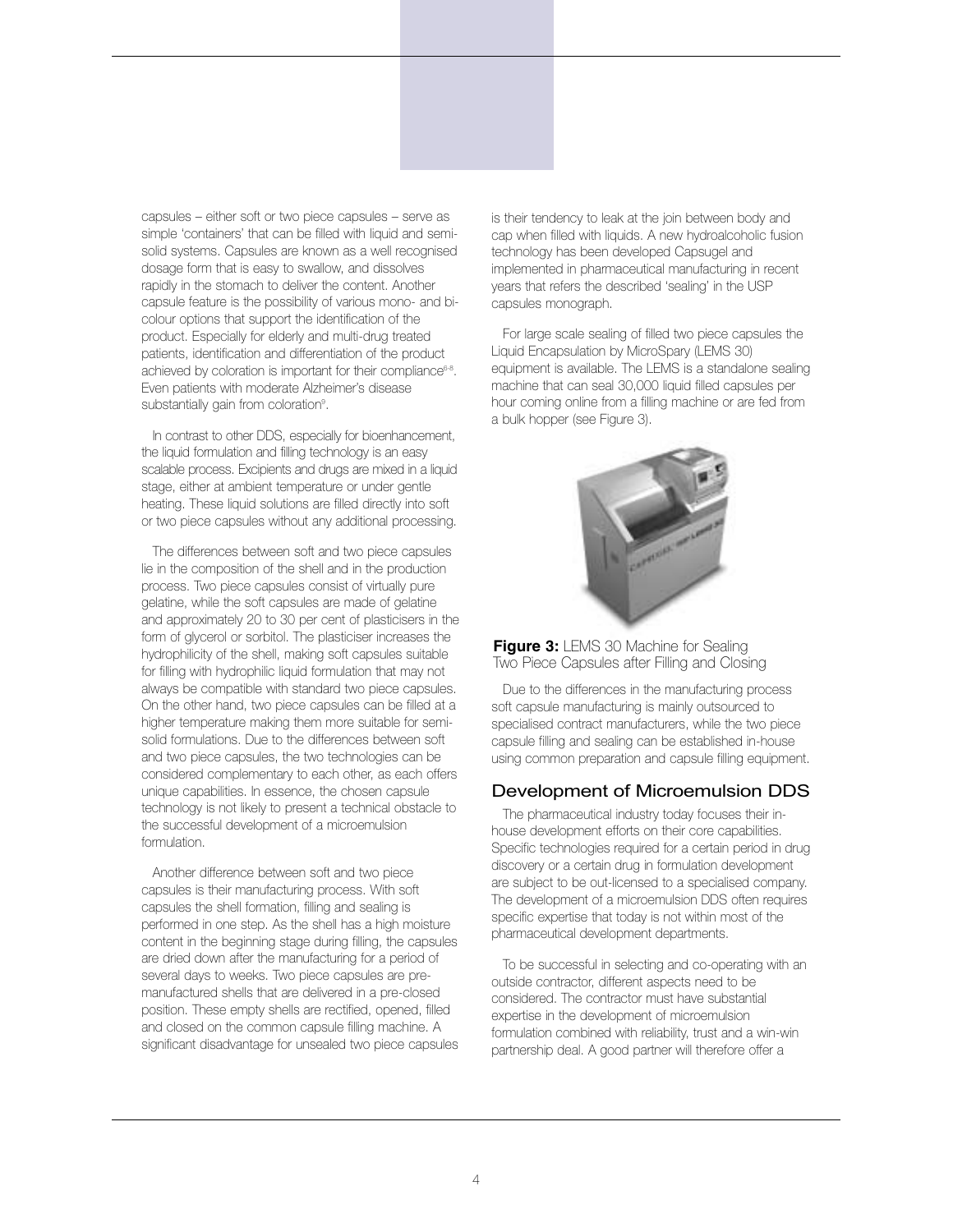focused development contract with clearly defined milestones. At each milestone, either partner can decide to stop or go further in the development without any long-term obligations. Often, the costs associated with each milestone are not an issue for a good partnership, as long as the scope of the work is transparent and the costs are reasonable. Even more critical than the cost considerations is a well-defined and realistic time schedule to which both partners should be committed. Other key ingredients for a successful partnership include: effective project-management, continuous communication, the willingness to understand each other's internal structure, and the flexibility to adjust the project's plan quickly in order to achieve the common goals.

To save valuable time in drug development, a contractor must be able to rapidly provide cGMP batches for stability testing and clinical trials with the option of contract manufacturing after the launch. In principle, this means that the contractor should offer access to both soft capsule and two piece capsule manufacturing. Otherwise, microemulsion development may be viewed as limited due to encapsulation issues, which, as indicated earlier, could likely be addressed by either of the two proven capsule technologies.

As trust is always a matter of choice, a contractor is also judged by his portfolio of options. The most valuable option for a partner is the possibility to develop the microemulsion in-house. To fill the existing gap in suitable laboratory and semi-industrial equipment for the two piece capsule technology, a liquid capsule filling and sealing machine was brought to the market in 2002. The CFS 1000 is a fully automated, cGMP compliant liquid filling and sealing equipment that operates at a maximum speed of 1,000 capsules per hour, which is sufficient for Phase I and II clinical supply. The CFS 1000 can operate all common capsule sizes from 00el-4 with the ability to fill from 0.1-1.2ml. With a minimum recommended batch size of only 20-25ml, the equipment also addresses the need to wisely use the limited drug availability that is common in early development. Also, the use of the same filling and sealing principles utilised by high speed filling and sealing equipment makes scaling up easy even for hot melts filled up to 70°C (see Figure 4).



**Figure 4:** Development-Scale Machine for Filling Liquid and Semi-Solid Formulation into Two Piece Capsule and Sealing

Due to the differences between soft and two piece capsules, the two technologies can be considered complementary to each other, as each offers unique capabilities. In essence, the chosen capsule technology is not likely to present a technical obstacle to the successful development of a microemulsion formulation.

#### **Conclusion**

Microemulsion DDS are pre-concentrates to improve the pharmacokinetic of 'Class 2' drug substances to optimize efficacy and safety. As the pharmaceutical industry is focusing mainly on their core capabilities in drug development, subcontracting of special formulation needs is becoming more commonplace. And given the importance of today's drug programmes, the requirements for formulation contractors is set at a very high level. For any contractor, the challenge is to provide a full service ranging from development of the microemulsion DDS to product launch in a win-win deal. This requires the use of contractors whose offer includes specific expertise in microemulsion development, scaling up and clinical manufacturing, as well as provision of the technology for in-house development and commercial manufacturing.

Without such capabilities in place, the inability to scale-up the technology to reach cost and manufacturability standards might lead to the discontinuation of a technology option for promising new pipeline products before even entering into a contract development agreement.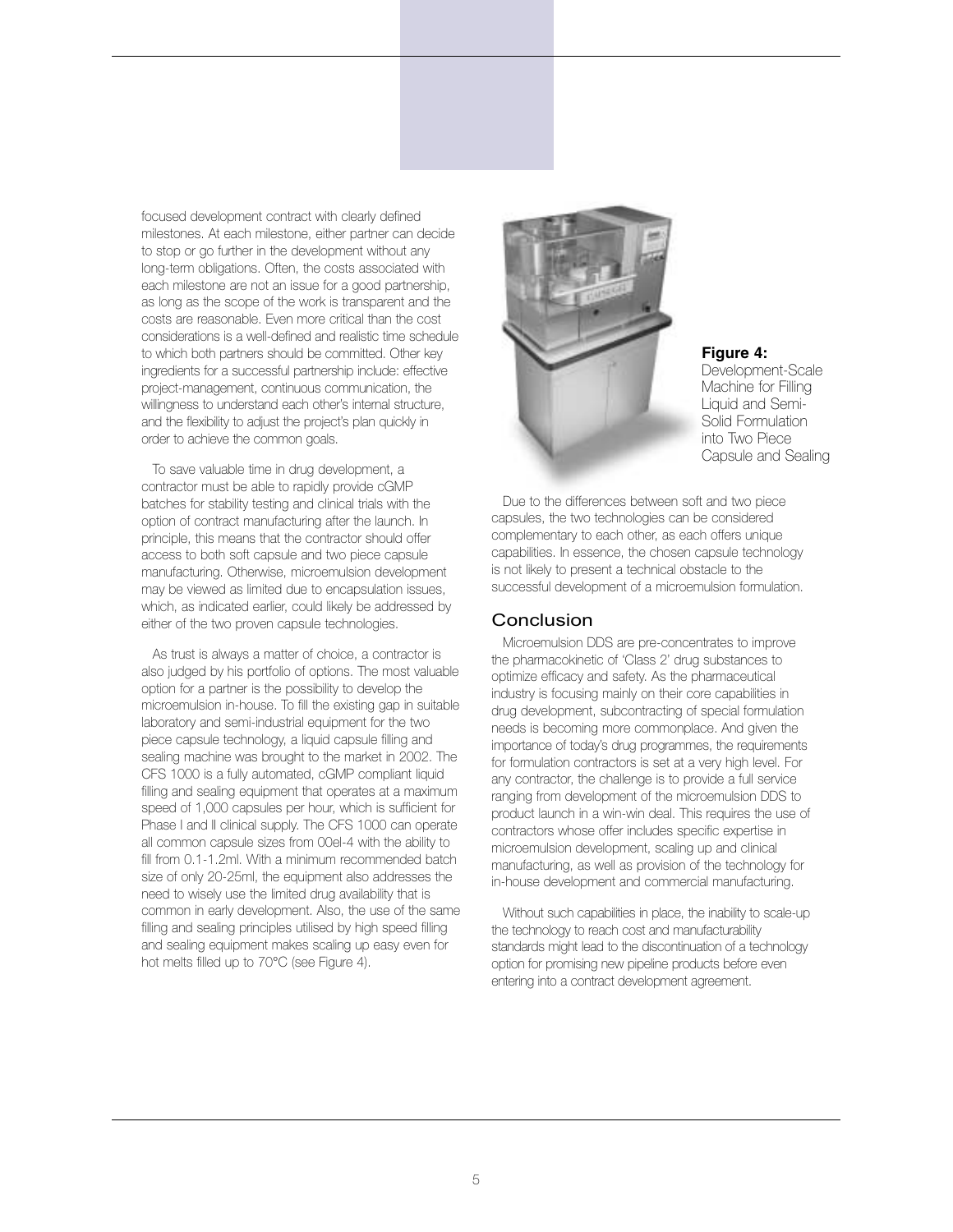### References

- (1) Exposure-response relationship: study design, data analysis and regulatory applications, FDA Guidance\4614dft.doc, 4th January 2002
- (2) Biopharmaceutics drug classification and international drug regulation – Seminars and Open Forums – Tokyo 1997; Geneva 1996; Princeton 1995, Capsugel Library BAS 190E, 1998
- (3) Friman S and Bäckman L, A new microemulsion formulation of cyclosporin, Drug Disposit 30:3, pp181-193, 1996
- (4) Kovarik JM, Mueller EA, van Bree JB, Tetzloff W and Kutz K, Reduced inter- and intra-individual variability in cyclosporine pharmacokinetics from a microemulsion formulation. J Pharm Sci 83:3, pp444-446, 1994
- (5) Freeman D, Grant D, Levy G, Rochon J, Wong P-Y, Altraif I and Asfar S, Pharmacokinetics of a new oral formulation of cyclosporine in liver transplant recipients, Ther Drug Monit 17:3, pp213-216, 1995
- (6) Herzberger J, Differenzierbarkeit und Präferenz von Kapselfarben bei älteren Menschen, Lizentiatarbeit Universität Basel, Institut für Psychologie, November 1997
- (7) Hatebur S, Erfassung von geeigneten und ungeeigneten Farbkombinationen von Medikamentenkapseln für ältere Menschen, Lizentiatarbeit Universität Basel, Institut für Psychologie, November 1997
- (8) Lüscher M, The psychological influence of capsule colors on the therapeutic effect of a drug, Capsugel Library BAS 127-E, 1999
- (9) Wijk H and Sivik L, Some aspects of colour perception among patients with Alzheimer's disease, Scand J Caring Sci 9, pp3-9, 1995

## About the Author

Sven Stegemann is a Pharmacist by education and gained his PhD in Pharmacology from the University of Frankfurt in 1992 before beginning his work in the pharmaceutical industry. Over the years he has worked in galenical development, production, regulatory affairs and licensing. In 1997 Sven joined Capsugel as a Business Development Manager for Europe, Middle East and Africa. In this position he works closely with the pharmaceutical industry on the development of optimized formulation and drug delivery systems. He is active in various organisations (in positions such as Vice President of the EAPB and Member of the CIR group of the EUFEPS.

The author can be contacted at sven.stegemann@pfizer.com